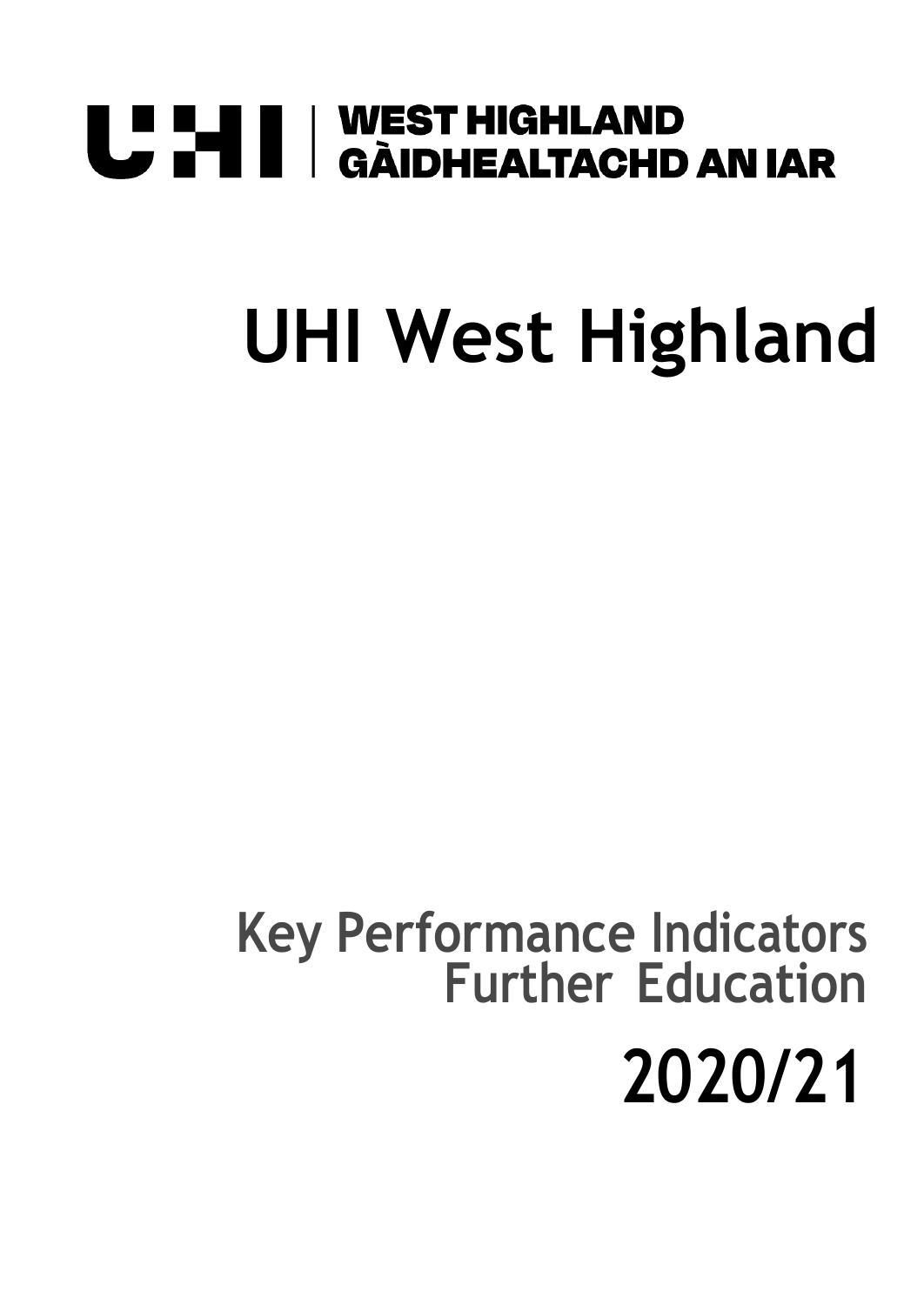### **UHI West Highland Summary Report for:**

#### **Scottish Funding Council Performance Indicators 2020/21**

The Scottish Funding Council (SFC) publishes official statistics on college performance every year. Each year all colleges would publish their set of performance indicators (PI) on college websites. This helps ensure that college performance data is available and visible to individuals, communities, employers, college partners and stakeholders.

#### **College Context**

UHI West Highland (WH) is one of twelve academic partners within the University of the Highlands and Islands (UHI) and is the main provider of further and higher education in the West Highlands of Scotland. The college is a rurally based college, operating within ten communities, across Lochaber, Skye and Wester Ross covering an area approximately half the size of Wales. Much of the area is very rural and sparsely populated. The area population is around 40,000 with a quarter of people living in the Fort William area.

The college offers a broad choice of education and training opportunities across a range of levels, in further and higher education.

- Access
- National Qualifications and Work-based SVQs and Modern Apprenticeships
- Higher National Certificates and Higher NationalDiplomas
- Degrees, Masters and Post Graduate Research

The college is funded for both further and higher education.

#### **Executive Summary**

The college's priority is to support every student in achieving his or her programme successfully and in supporting the onward progression into employment or further and higher education. The college works with partners within the University of the Highlands and Islands region to focus on the regional outcome agreement priorities. The outcome agreement is monitored at regional and college level.

The college Executive Leadership Team oversees and reviews learning and teaching and student support on all programmes every year, through a process called self-evaluation. Staff use self-evaluation to identify strengths and areas of good practice by working together with students and stakeholders. They also identify areas for development and subsequently take forward actions for improvement. Through the Education Scotland Quality Framework, the college agrees a college-wide enhancement plan that identifies appropriate improvement actions over a three-year period. The college evaluation report and enhancement plan are endorsed by Education Scotland and published on the college website. The College scrutinises programme design and monitors student experience, student satisfaction, learning and teaching through Quality Enhancement Dialogues, curriculum review and curriculum 3-yr planning. The college ensures that appropriate team action plans are in place to address issues and that these plans are monitored together with the college enhancement plan.

UHI West Highlands' full time student success has been above the sector average for **nine** successive years.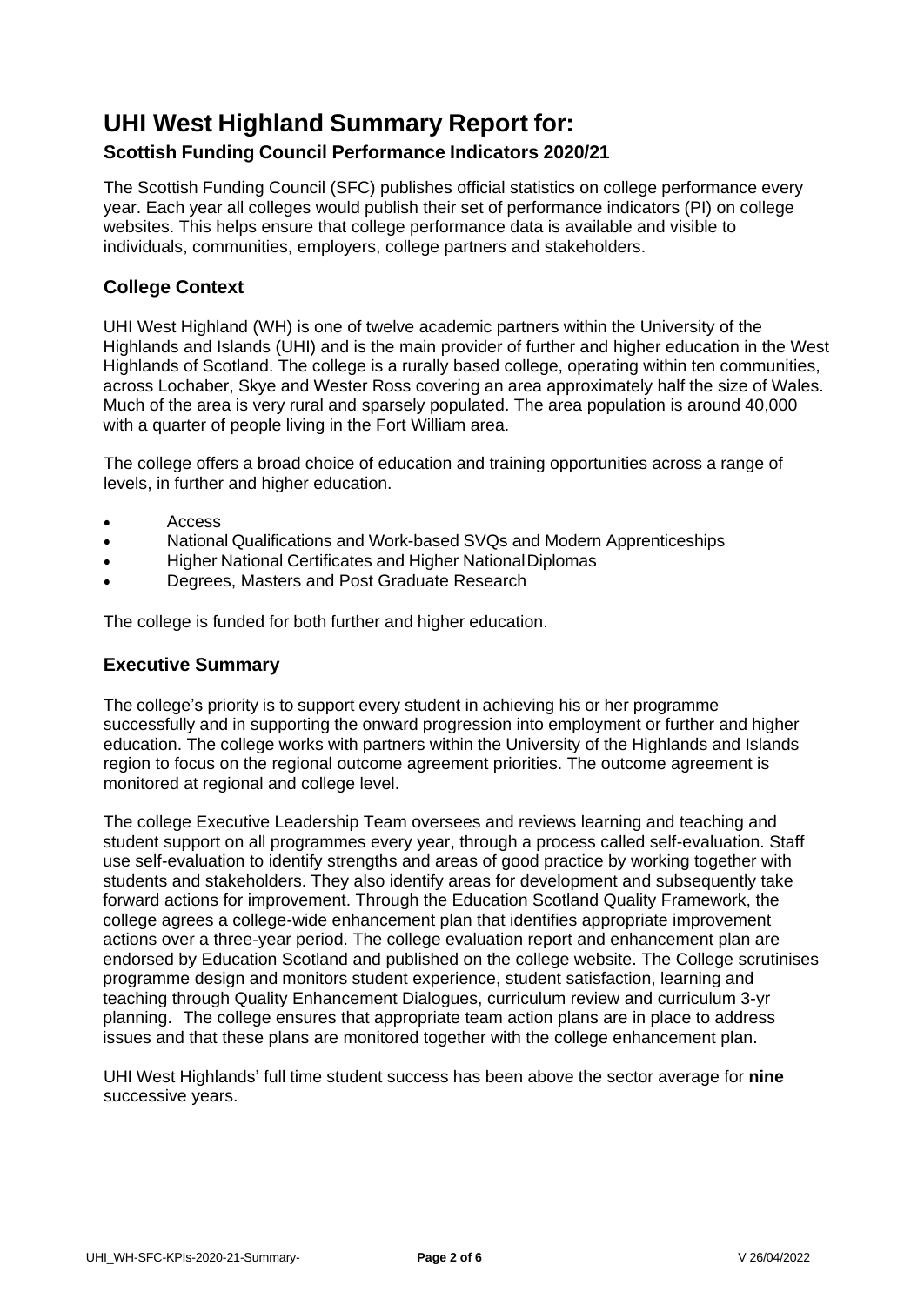#### **Key points**

In 2020/21, 64% of full-time students successfully completed their course, this was a drop of 6.1% from 2019/20. The success rate is higher than the sector average of 61.3% for full-time students.

76.2% of all part time students on recognised qualifications successfully completed their course compared to 78.9% in 2019/20.

#### **Understanding the previous SFC Performance Indicator Publication**

The Performance Indicators (PIs) are based on student records submitted via the Further Education Statistics (FES) system. This is an automated data capture and record system, which encompasses built-in iterative quality checks to ensure the data, is correct and credible. SFC verify the data and then the data is used for PI purposes. In addition to SFC checks, every college Principal must sign-off the data as a true and accurate record for their college.

Most charts contain three components, three contain percentage figures; one component describes the percentage of students who completed successfully, the second is the percentage of students that completed the course year with partial success, and the third are those students who withdrew from their chosen programme of study during the academic year. All of these values have been calculated as a percentage of all enrolments.

The charts detail the outcomes for both full time students, on a course (>600 hours) and part time students ranging from 320 hours to less than 10 hours of learning.

The Scottish Funding Council only publish categories where enrolments are more than 50. Where the number of enrolments is less than 50 in a category, data has been suppressed and is not shown in the final set of data. SFC state that this avoids spurious statistical accuracy in the published pass rates and reduces the risk of incorrect conclusions being drawn from pass rates based on small numbers. Therefore, when viewing the SFC performance indicator paper for UHI West Highland the following point must be noted:

UHI West Highland (WH) is a rural college serving a widely dispersed population of 40,000 across Lochaber, Skye and Wester Ross. The numbers of students enrolling on courses are relatively small in a majority of the subject groupings.

The SFC Statistical Publication College Performance Indicators 20\_21 are presented here: [College](https://www.whc.uhi.ac.uk/t4-media/one-web/west-highland/about-us/facts-and-figures/publications/West_Highland_College_PIs_2020-21.pdf)  [Performance Indicators 2020\\_21](https://www.whc.uhi.ac.uk/t4-media/one-web/west-highland/about-us/facts-and-figures/publications/West_Highland_College_PIs_2020-21.pdf) .

College Performance Reports are published in the following location on our website: <https://www.whc.uhi.ac.uk/about-us/publications/>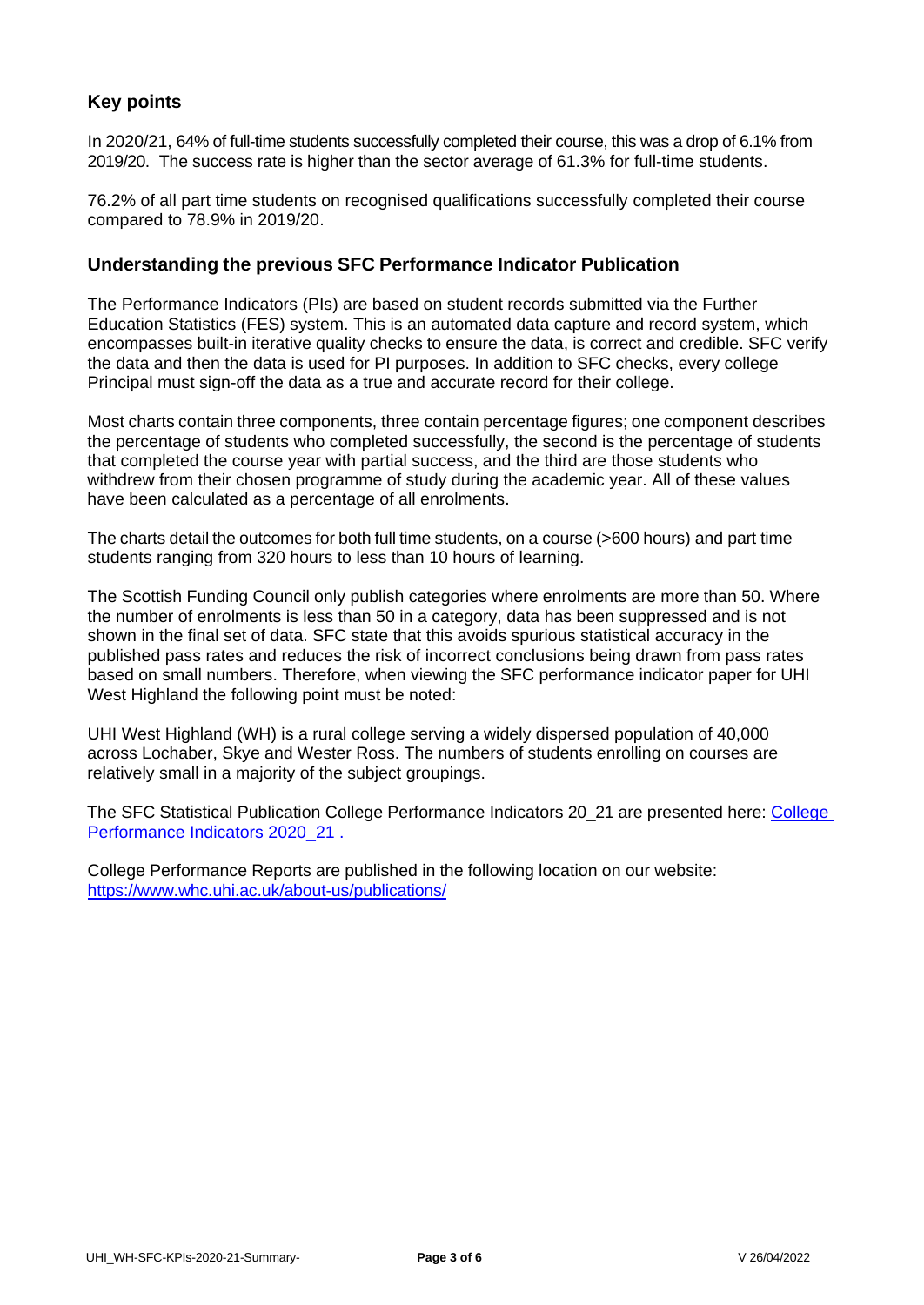#### **UHI West Highland Performance Indicators**

For 20\_21 the overall Success rate for FT FE delivery in the college system sat at 64.6%. A drop of 7.2% from the previous year.

|                    |     |     |     |      |     |       |    | Academic Year Enrolments PI Enrolments Early WD % Early WD Further WD % Further WD Partial Success % Partial Success Success |     |       |     | % Success Invalid Outcome No Outcome Excluded From PIs |
|--------------------|-----|-----|-----|------|-----|-------|----|------------------------------------------------------------------------------------------------------------------------------|-----|-------|-----|--------------------------------------------------------|
| $\boxplus$ 2017/18 | 189 | 189 |     | 5.3% | 32  | 16.9% |    | 7.9%                                                                                                                         | 132 | 69.8% |     |                                                        |
| □ 2018/19          | 174 | 174 | 11. | 6.3% | 16  | 9.2%  | 21 | 12.1%                                                                                                                        | 124 | 71.3% |     |                                                        |
| $\equiv 2019/20$   | 198 | 188 | 6.  | 3.2% | 20  | 10.6% | 27 | 14.4%                                                                                                                        | 135 | 71.8% |     | 10                                                     |
| 2020/21            | 175 | 175 |     | 5.1% | 26  | 14.9% | 27 | 15.4%                                                                                                                        | 113 | 64.6% |     |                                                        |
| $\boxplus$ 2021/22 | 127 | 127 |     | 2.4% | 23  | 18.1% |    |                                                                                                                              |     |       | 101 |                                                        |
| <b>Total</b>       | 863 | 853 |     | 4.6% | 117 | 13.7% | 90 | 10.6%                                                                                                                        | 504 | 59.1% | 101 | 10                                                     |

The charts below show the data and charts from SFC for WH UHI.



#### West Highland College 20-21 Performance Indicators

10%

20%

30%

40%

50%

60%

70%

80%

90%

100%

0%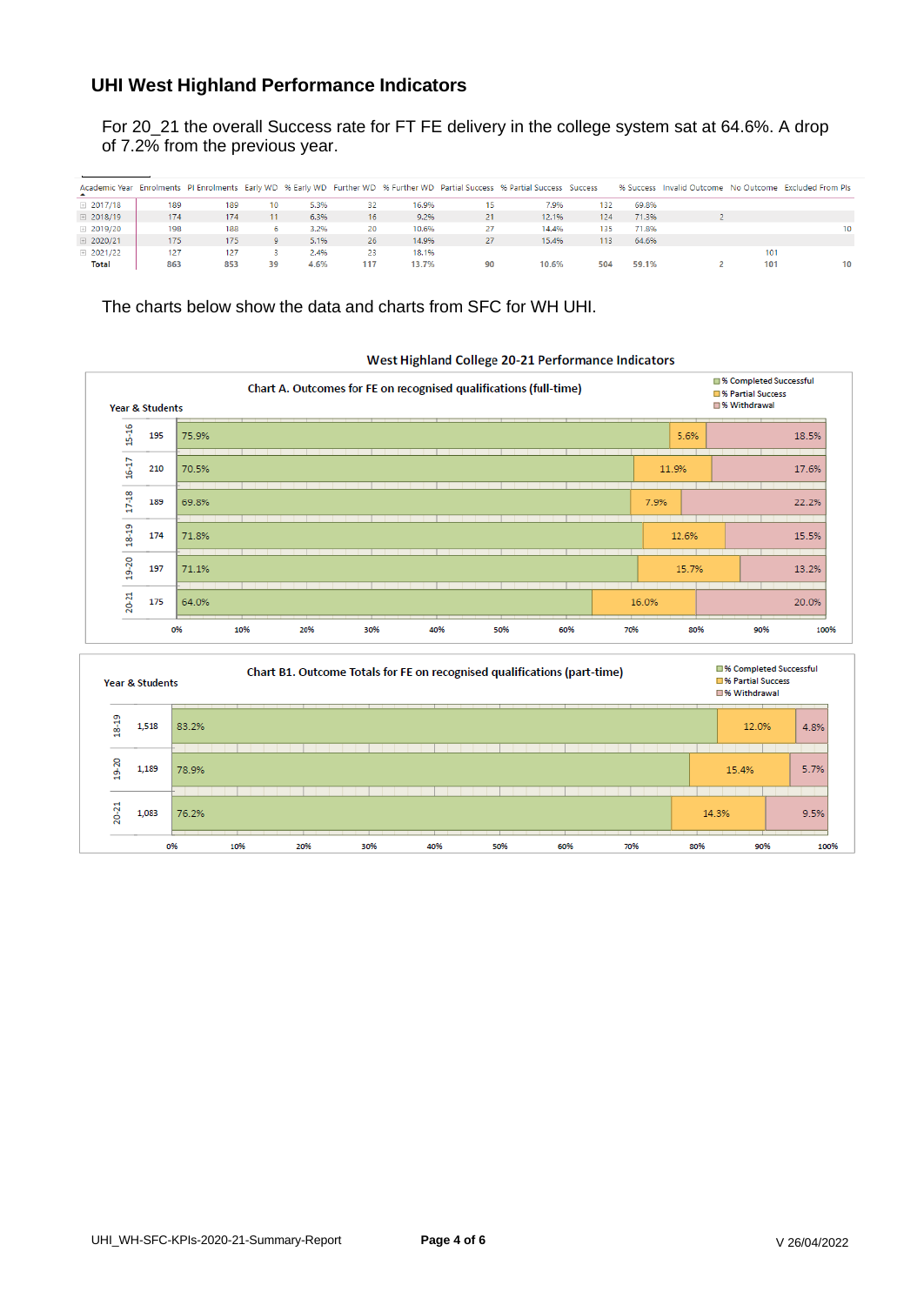

#### West Highland College 20-21 Performance Indicators



#### Chart C. Achievement for FE students with partial success

| Number of students who complete their course without gaining any units / credits   |     | 50.0% |
|------------------------------------------------------------------------------------|-----|-------|
| Number of students completing their course achieiving up to 25% of planned units   | 14  | 9.7%  |
| Number of students completing their course achieving 25 to 50% of planned units    | 10  | 6.9%  |
| Number of students completing their course achieving 50 to 75% of planned units    | 35  | 24.3% |
| Number of students completing their course achieving at least 75% of planned units | 13  | 9.0%  |
|                                                                                    | 144 | 100%  |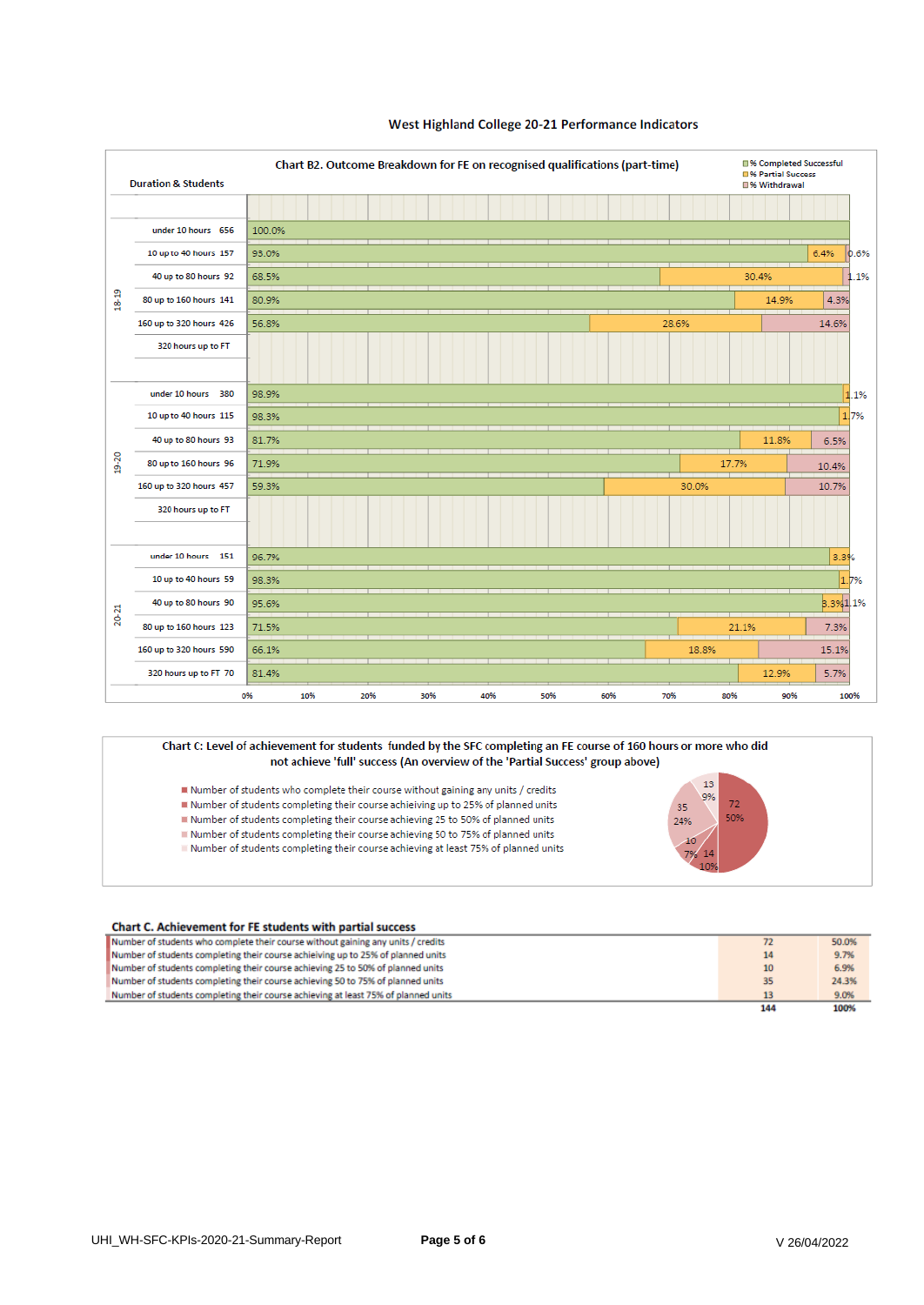#### Chart D. Outcomes by age group on courses lasting 160 hours or more

|                 | <b>Completed Successful</b> | <b>Partial Success</b> | Withdrawal | <b>Total</b> |
|-----------------|-----------------------------|------------------------|------------|--------------|
| under 18        | 281                         | 94                     | 85         | 460          |
| 18-20 year olds | 79                          | 23                     | 11         | 113          |
| 21-24 year olds | 49                          | 11                     |            | 67           |
| 25-40 year olds | 94                          | 12                     | 14         | 120          |
| 41 and Over     | 56                          |                        |            | 75           |

|                     | % Completed<br>Successful | % Partial Success | % Withdrawal |
|---------------------|---------------------------|-------------------|--------------|
| under 18 460        | 61.1%                     | 20.4%             | 18.5%        |
| 18-20 year olds 113 | 69.9%                     | 20.4%             | 9.7%         |
| 21-24 year olds 67  | 73.1%                     | 16.4%             | 10.4%        |
| 25-40 year olds 120 | 78.3%                     | 10.0%             | 11.7%        |
| 41 and Over<br>75   | 74.7%                     | 10.7%             | 14.7%        |

| Age Group & Students   |                                              | <sup>19</sup> % Completed Successful<br><sup>1</sup> % Partial Success<br>□% Withdrawal |       |             |
|------------------------|----------------------------------------------|-----------------------------------------------------------------------------------------|-------|-------------|
| under 18<br>460        | 61.1%                                        | 20.4%                                                                                   |       | 18.5%       |
| 18-20 year olds 113    | 69.9%                                        |                                                                                         | 20.4% | 9.7%        |
| 21-24 year olds 67     | 173.1%                                       |                                                                                         | 16.4% | 10.4%       |
| 25-40 year olds<br>120 | 78.3%                                        |                                                                                         | 10.0% | 11.7%       |
| 75<br>41 and Over      | 74.7%                                        |                                                                                         | 10.7% | 14.7%       |
|                        | 0%<br>10%<br>20%<br>30%<br>40%<br>50%<br>60% | 70%                                                                                     | 80%   | 90%<br>100% |

#### Chart E. FE Outcomes by ES subject group on courses lasting 160 hours or more

|                                                  | % Completed Successful | <b>Completed Successful</b> | <b>Partial Success</b> | Withdrawal     | <b>Total</b> |
|--------------------------------------------------|------------------------|-----------------------------|------------------------|----------------|--------------|
| Sport and Leisure                                | 66.7%                  | 36                          | 14                     | 4              | 54           |
| <b>Special Programmes</b>                        | 89.6%                  | 181                         | 14                     | 7              | 202          |
| Social subjects                                  |                        |                             |                        |                |              |
| Science                                          |                        |                             |                        |                |              |
| Performing arts                                  |                        |                             |                        |                |              |
| <b>Nautical studies</b>                          |                        |                             |                        |                |              |
| Media                                            |                        |                             |                        |                |              |
| Languages and ESOL                               |                        |                             |                        |                |              |
| Land-based industries                            |                        |                             |                        |                |              |
| Hospitality and tourism                          |                        |                             |                        |                |              |
| Hairdressing, Beauty and Complementary Therapies |                        |                             |                        |                |              |
| Engineering                                      |                        |                             |                        |                |              |
| <b>Education and training</b>                    |                        |                             |                        |                |              |
| Construction                                     |                        |                             |                        |                |              |
| Computing and ICT                                | 58.8%                  | 30                          | 19                     | $\overline{2}$ | 51           |
| Care                                             | 54.0%                  | 122                         | 46                     | 58             | 226          |
| Business, Management and Administration          | 40.0%                  | 22                          | 18                     | 15             | 55           |
| Art and design                                   | 72.0%                  | 36                          | 8                      | 6              | 50           |

|                                            | % Completed<br>Successful | % Partial Success | % Withdrawal |
|--------------------------------------------|---------------------------|-------------------|--------------|
| Special Programmes 202                     | 89.6%                     | 6.9%              | 3.5%         |
| Art and design 50                          | 72.0%                     | 16.0%             | 12.0%        |
| Sport and Leisure 54                       | 66.7%                     | 25.9%             | 7.4%         |
| Computing and ICT 51                       | 58.8%                     | 37.3%             | 3.9%         |
| Care 226                                   | 54.0%                     | 20.4%             | 25.7%        |
| Business, Management and Administration 55 | 40.0%                     | 32.7%             | 27.3%        |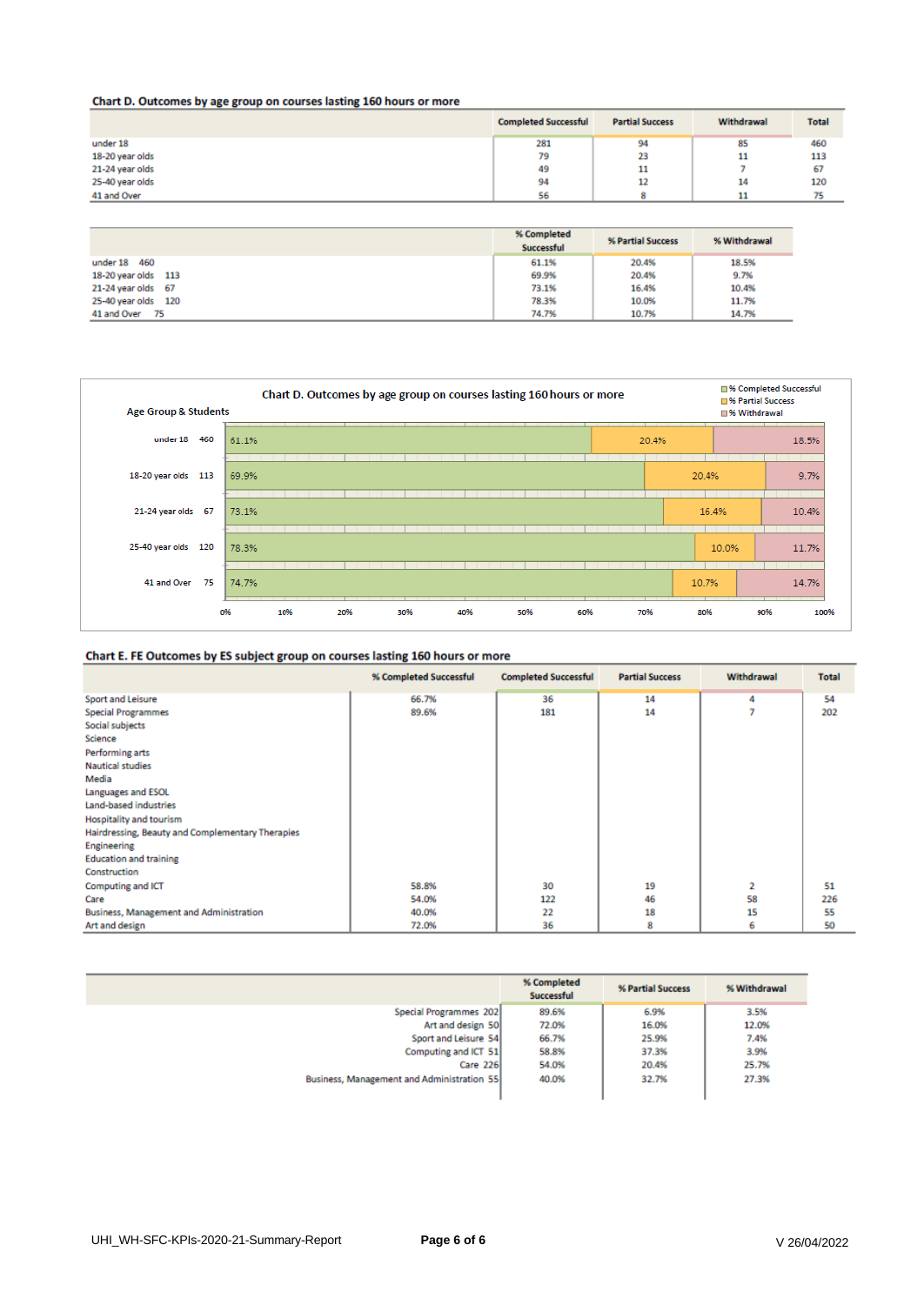| □% Completed Successful<br>Chart E. FE Outcomes by ES subject group on courses lasting 160 hours or more<br><b>El % Partial Success</b><br>■% Withdrawal<br><b>Subjects &amp; Students</b> |       |       |       |       |              |  |  |
|--------------------------------------------------------------------------------------------------------------------------------------------------------------------------------------------|-------|-------|-------|-------|--------------|--|--|
| <b>Special Programmes 202</b>                                                                                                                                                              | 89.6% |       |       |       | $6.9\%$ 3.5% |  |  |
| Art and design 50                                                                                                                                                                          | 72.0% |       | 16.0% | 12.0% |              |  |  |
| Sport and Leisure 54                                                                                                                                                                       | 66.7% |       |       | 25.9% | 7.4%         |  |  |
| Computing and ICT 51                                                                                                                                                                       | 58.8% |       |       | 37.3% | 3.9%         |  |  |
| Care 226                                                                                                                                                                                   | 54.0% |       | 20.4% |       | 25.7%        |  |  |
| <b>Business, Management and Administration 55</b>                                                                                                                                          | 40.0% | 32.7% |       |       | 27.3%        |  |  |
|                                                                                                                                                                                            |       |       |       |       |              |  |  |

#### Chart F. Outcomes by level and gender on courses lasting 160 hours or more

|                                      | <b>Completed Successful</b> | <b>Partial Success</b> | Withdrawal | <b>Total</b> |
|--------------------------------------|-----------------------------|------------------------|------------|--------------|
| <b>FE Females</b><br><b>FE Males</b> | 330<br>227                  | 69<br>79               | 85<br>42   | 484<br>348   |
| <b>HE Females</b><br><b>HE Males</b> |                             |                        |            |              |

|                | % Completed<br>Successful | % Partial Success | % Withdrawal |
|----------------|---------------------------|-------------------|--------------|
| FE Females 484 | 68.2%                     | 14.3%             | 17.6%        |
| FE Males 348   | 65.2%                     | 22.7%             | 12.1%        |

| <b>Gender &amp; Students</b> | Chart F. Outcomes by level and gender on courses lasting 160 hours or more |     |     |     |     |     |       |       | □% Completed Successful<br><b>El % Partial Success</b><br><b>S</b> Withdrawal |       |  |
|------------------------------|----------------------------------------------------------------------------|-----|-----|-----|-----|-----|-------|-------|-------------------------------------------------------------------------------|-------|--|
| FE Females 484               | 68.2%                                                                      |     |     |     |     |     | 14.3% |       |                                                                               | 17.6% |  |
| FE Males 348                 | 65.2%                                                                      |     |     |     |     |     |       | 22.7% |                                                                               | 12.1% |  |
|                              | 0%<br>10%                                                                  | 20% | 30% | 40% | 50% | 60% | 70%   | 80%   | 90%                                                                           | 100%  |  |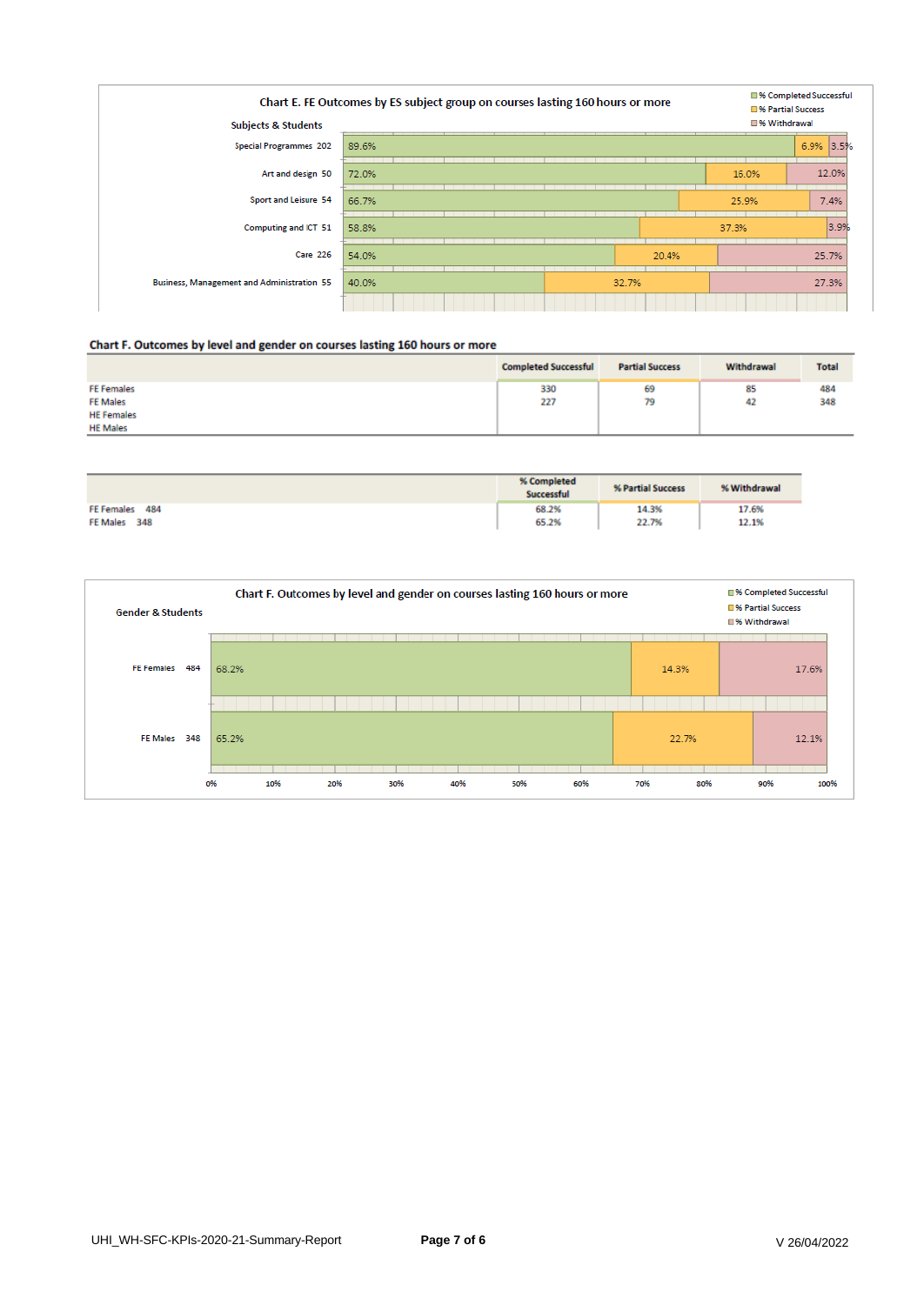#### Chart G. Outcomes by key group on courses lasting 160 hours or more

|                                       | <b>Completed Successful</b> | <b>Partial Success</b> | Withdrawal | <b>Total</b> |
|---------------------------------------|-----------------------------|------------------------|------------|--------------|
| All enrolments over 160 hours         | 559                         | 148                    | 128        | 835          |
| 10% Most deprived postcode areas      |                             |                        |            |              |
| 20% Most deprived postcode areas      |                             |                        |            |              |
| Fees paid by employer                 |                             |                        |            |              |
| <b>Ethnic minority</b>                |                             |                        |            |              |
| Disability                            | 217                         | 54                     | 45         | 316          |
| Year of study greater than first year |                             |                        |            |              |
| <b>Care Experienced</b>               |                             |                        |            |              |

|                                       | % Completed<br>Successful | % Partial Success | % Withdrawal |
|---------------------------------------|---------------------------|-------------------|--------------|
| All enrolments over 160 hours 835     | 66.9%                     | 17.7%             | 15.3%        |
| 10% Most deprived postcode areas      |                           |                   |              |
| 20% Most deprived postcode areas      |                           |                   |              |
| Fees paid by employer                 |                           |                   |              |
| <b>Ethnic minority</b>                |                           |                   |              |
| Disability 316                        | 68.7%                     | 17.1%             | 14.2%        |
| Year of study greater than first year |                           |                   |              |
| <b>Care Experienced</b>               |                           |                   |              |



#### Chart H. Credit targets and achieved (core plus ESF where applicable)

|                         | Credits/WSUMs | Year      | Percentage |
|-------------------------|---------------|-----------|------------|
| <b>WSUMs achieved</b>   | 7.147         |           |            |
| 18-19 WSUM target       | 7,071         | 18-19     | 101.07%    |
| <b>Credits achieved</b> | 7,078         |           |            |
| 19-20 Credits target    | 7,098         | 19-20     | 99.72%     |
| <b>Credits achieved</b> | 7,074         |           |            |
| 20-21 Credits target    | 6,952         | $20 - 21$ | 101.75%    |